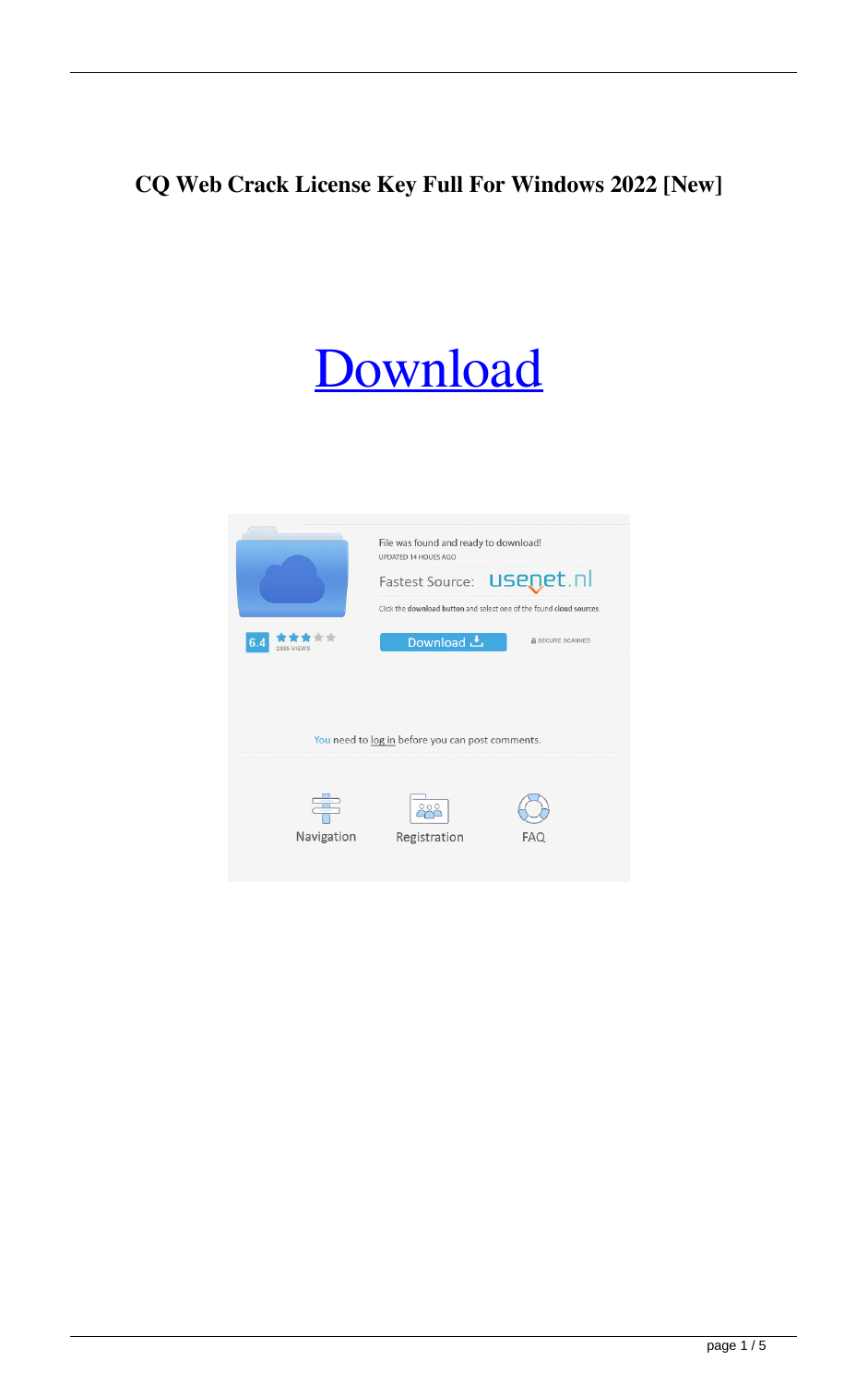#### **CQ Web**

CQ web 2022 Crack is a simple, easy-to-use tool for locating specific content on the Internet. We crawl and index all of the web, to help you find the information you need quickly. Gmail notifier icon is a free small icon that help you quickly manage your Gmail account. The small icon can remind you which email you have unread in your account. The icon is designed in PNG image format and can be downloaded for free for use on your website or desktop. Gmail notifier icon is compatible with Windows XP, Vista and Windows 7. Gmail to android is a free application which provides an easy way to manage your Gmail account from your android device. The Application allows you to do the following: -- Add or change your email address in your Gmail account from the Android device. -- Add or change your password of your Gmail account from the Android device. -- View or change your email signature from the Android device. -- View your recent emails from the Android device. If you want to show your love to your girlfriend, boyfriend, wife, husband, wife and best friends, then, this gift, this gift that is specially designed for the people who are in love and have a feeling of loneliness and without love. This is the love that you get if you give this gift to your girlfriend or wife. But this is not just any love, this is the perfect love that will comfort her heart. I am sure that this love will truly rock her heart. Once she opens this gift, she will forget about all your anger and she will miss you more than you can know. So, I am sure that this is the best love gift for your girlfriend or wife. This is a gift that is made by hand and for any couple who are in love. This is the perfect gift for you to give your girl or boy to give them the perfect love that he or she deserves. It is the perfect gift for you to give to your girlfriend or wife on her birthday, your anniversary or any special occasion. This is a perfect gift for the people who are in love. Love Ring is a free ring that will help your girlfriend or wife to know that you care about her. This ring is designed for you to give to your girlfriend or wife and it will help you to show that you love her. So, when she sees it, she will feel special and she will really know that you are thinking about her. This is a perfect

#### **CQ Web Crack (Final 2022)**

If you want to search a very large number of results for a specific keyword, but only want to see the first page of results, CQ web Crack Mac is for you. Unlike traditional web searching where you have to know the keywords you want to find to get a good result, CQ web Crack Free Download will return only the first page of search results for you. Keymacro is a new desktop search engine that will return the first page of results without a web browser. Keymacro can perform many of the same functions as google, but it does not rely on a web browser, nor does it download the data. This means that Keymacro is a powerful standalone desktop search engine, without the need for a web browser. Keymacro can search the internet and Google for you to find keywords, contact numbers, and much more. KEYMACRO Features: Search through the internet and Google, Yahoo!, MSN, and del.icio.us results for one or more keywords. Return only the first page of results, without a web browser. Full text search. Support for multiple languages (English and Spanish are included with this product). Support for multiple languages. Supports all languages with the option of using Microsoft/Windows language packs. Supports Japanese, Chinese, Korean, Italian, French, German, Spanish, Russian, and Portugese. Keymacro also supports Persian and Dutch, however these languages are not currently searchable. The following languages will be added at a future release: Bulgarian, Czech, Hungarian, Norwegian, Polish, Portuguese-Portugal, Romanian, Serbian, Slovak, Slovene, Spanish-Mexico, Spanish-Spain, Swedish, Turkish, and Ukrainian. Keymacro will not display ads on the search results screen or page, however this will be turned on for certain types of searches. Keymacro can be downloaded for free and is available in both English and Spanish versions. Features/Benefits: Keymacro provides a desktop search solution without using a web browser. It is a full-featured search engine that will return the first page of results without a web browser. The search results screen displays only the first page of results. Keymacro supports the full text search through Google, Yahoo!, MSN, and del.icio.us. The search results screen displays all of the information found on the results screen with the exception of the actual links to the sites. The results are displayed 77a5ca646e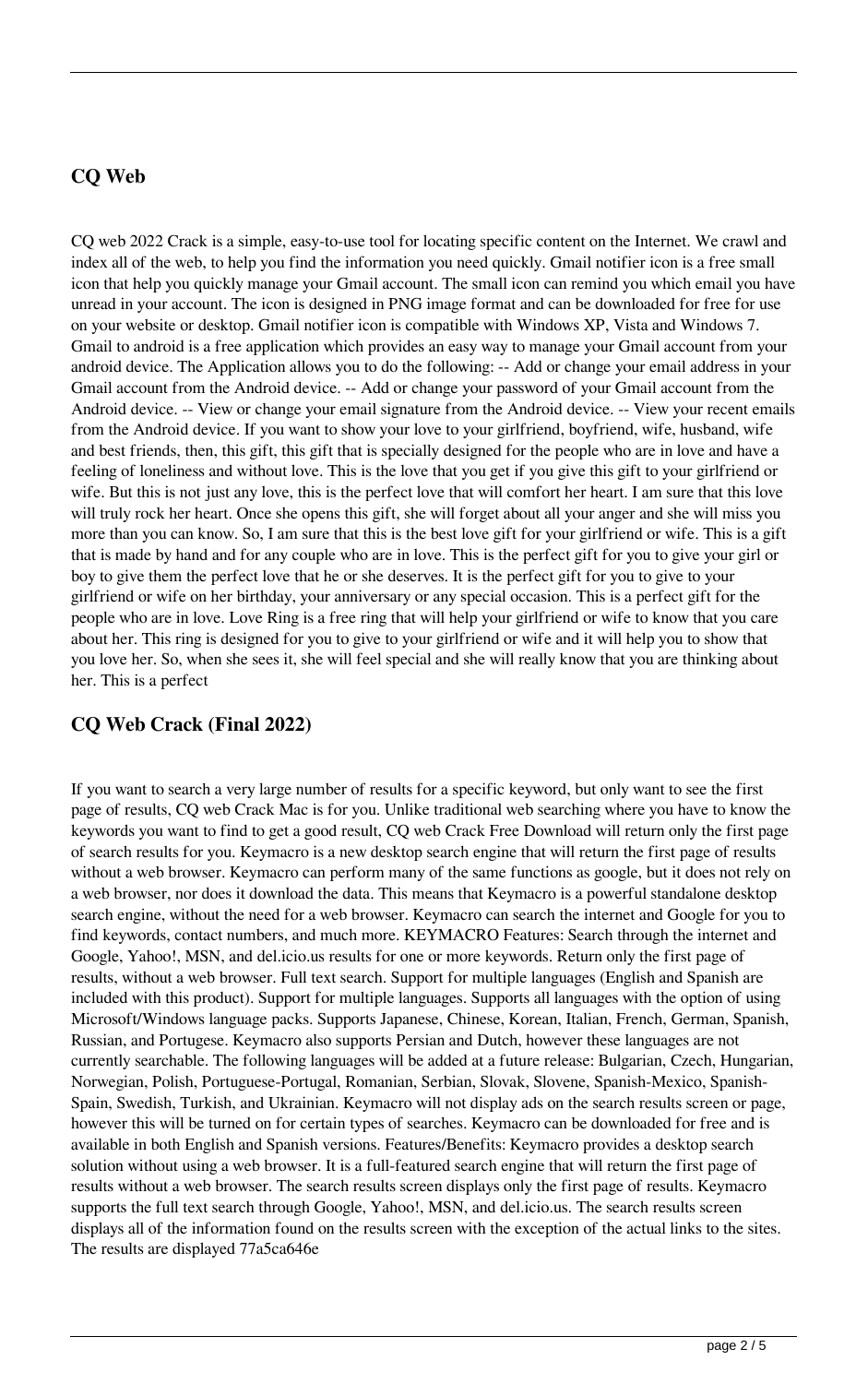### **CQ Web Activator Free [2022-Latest]**

"CQ Web is a service that helps you search the web. It keeps a complete log of the web pages you visit and organizes them by topic, giving you direct access to the sites on the web that are most relevant to you. You can even store your own pages or bookmarks in your own CQ Web account. CQ Web lets you browse the web with context, just like your friends, colleagues, and yourself." Apache Httpd is a free http server software program that has been used and adopted by millions of websites. Apache is an open source project and has gone through several iterations since it's inception. Apache web servers are available to the public in order to offer their own web pages or web content without relying on the web hosting companies to provide hosting services. Apache Httpd is a free web server for personal use and for development purposes. On a hosted plan, Apache Httpd acts as a web server that delivers content from a web site to visitors. Apache web servers are very reliable and efficient software solutions to provide a web site. The main function of an Apache web server is to deliver a web site to users. This software developer was written by an experienced software developer who also uses this software, and they also have great feedback and reviews. The goal of this software developer is to help users find software that they need to use to create software. Description This application is an enhanced web browser that is based on the Chrome web browser. In addition to Chrome's features, the Splash Screen Web Browser is a bit faster and is optimized for use on mobile devices. The Splash Screen Web Browser also supports iPhone. This application can help you view the web faster by loading pages in the background, reducing the time to start up web pages. The Splash Screen Web Browser is an enhanced web browser that helps you view web pages on mobile devices. This is a beta version of the application. Beta versions are software that contain unfinished features. Some users may have problems with this application. Check the version of this application before you download. The Splash Screen Web Browser is available in English, Spanish, French, German, Japanese, Korean, Portuguese, and Simplified and Traditional Chinese. The Splash Screen Web Browser is available for the Android platform. You can review the Splash Screen Web Browser at www.splashscreenwebbrowser.com. You can

#### **What's New In CQ Web?**

CQ web is a free search agent that will find and show you information from the web that would otherwise be missing with traditional search engine results. Simply enter your search keyword(s), select your preferred search engine and let CQ web analyze the results to locate the most relevant information for you. When CQ web is finished, you can dig into topics of interest to quickly discover what wouldn't be obvious in a basic web search. CQ web works in conjunction with Google, MSN, Wikipedia, del.icio.us, and other major search engines and sites.Q: How do I fix this binding error? I am getting a weird error on this binding I am trying to do: I am getting the following error in the error list: The property 'LockedFor' is being used as a target for a binding operation, but is not a DependencyProperty. What am I doing wrong here? A: LockedFor is the name of a property on the window which I am trying to bind to. I guess I should have just used the name of the property of the object I wanted to bind to. Habitual dietary intake of selected micronutrients in Chinese pediatric patients with cystic fibrosis. The dietary intake of selected micronutrients is not well characterized in Chinese pediatric patients with cystic fibrosis (CF). The objective of the study was to measure the usual dietary intake of selected micronutrients, including iron, vitamin A, vitamin C, vitamin D, calcium, and magnesium, in Chinese pediatric patients with CF. A retrospective review of the charts of the patients who were diagnosed with CF between January 2009 and December 2010 at Peking Union Medical College Hospital was carried out to determine their habitual dietary intake of selected micronutrients. The 24-hour dietary recalls were conducted for the assessment of habitual dietary intake. The intakes of minerals and vitamins in pediatric patients with CF were found to be significantly lower than the Recommended Dietary Allowances. Furthermore, the correlation of dietary intake of selected micronutrients to anthropometric and biochemical data in CF patients was poor. Although the overall dietary intake of selected micronutrients is low, individual variations in dietary intake were observed.Api owner/developer, Web developer, Platform Design/Implementation Consultant and more… From Monday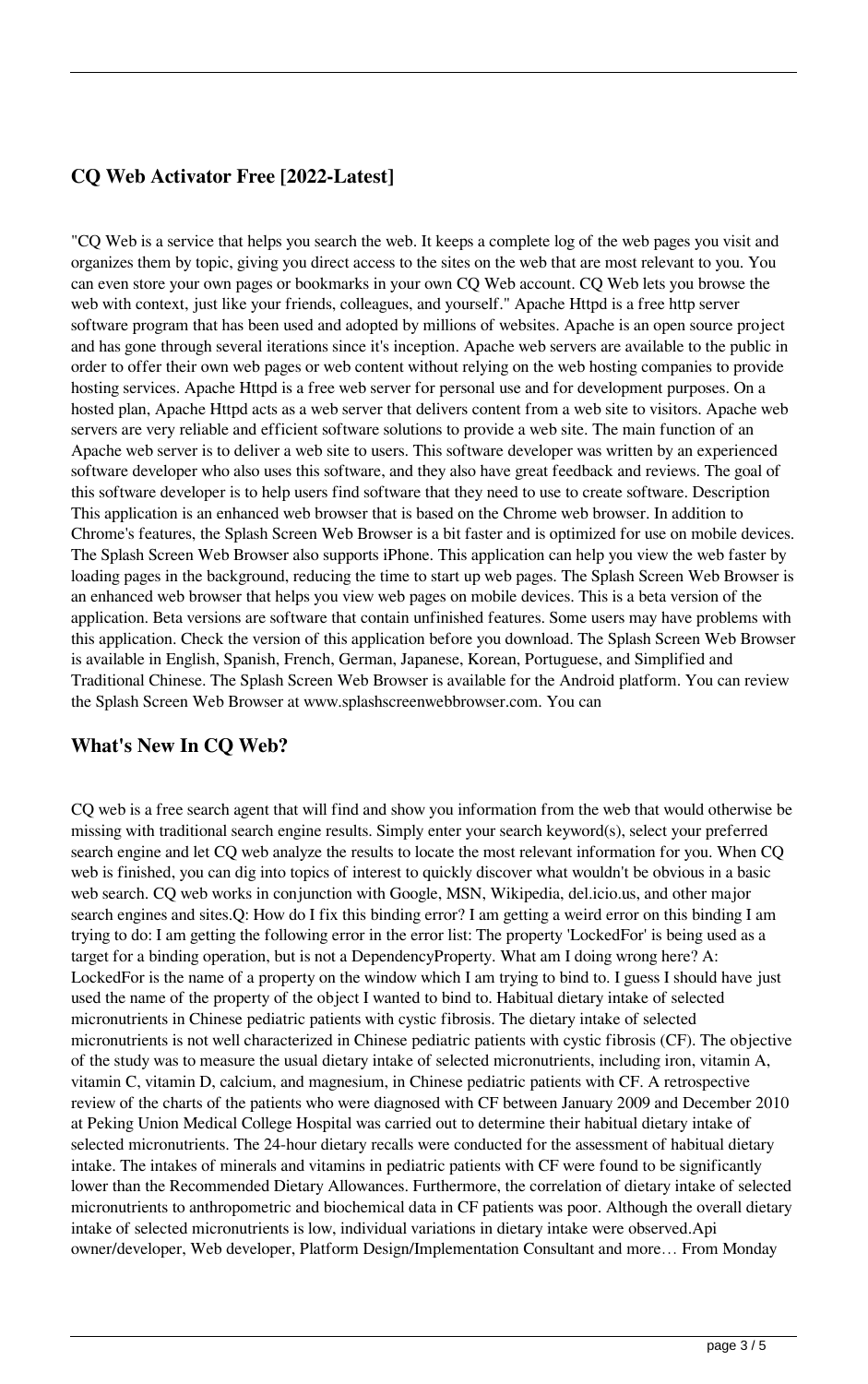5th May 2018, we have implemented the new GWT 15 security model and we have updated the JAX-RS 3.1.1 specifications to adapt to this new model.